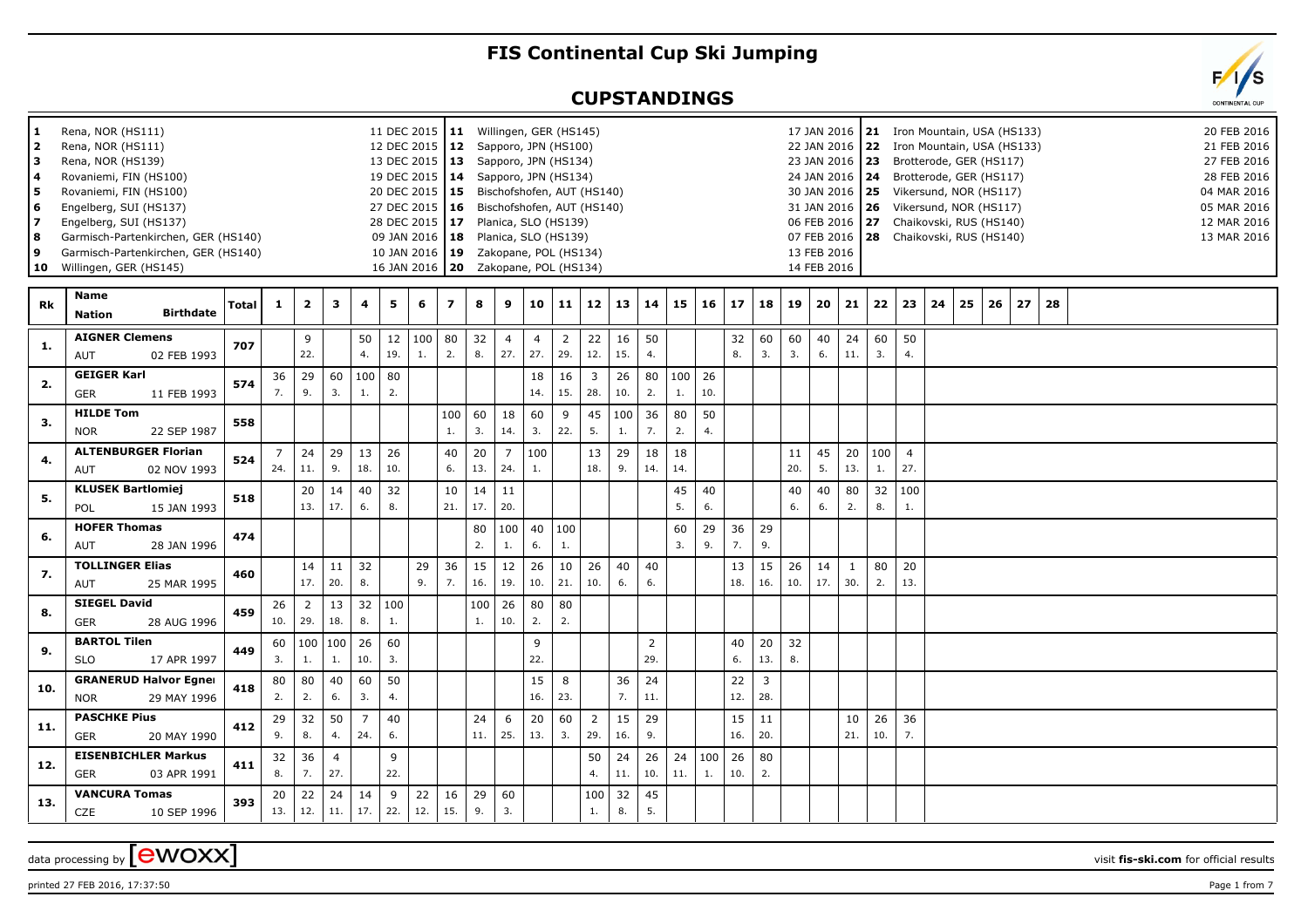| Rk  | Name                                   |       | $\mathbf{1}$    | $\overline{2}$ | 3              | 4              | 5              | 6         | $\overline{\mathbf{z}}$ | 8         | 9        | 10        | 11        | 12        | 13       | 14                    | 15        | 16             | 17       | 18                    | 19        | 20       | 21        | 22       | 23       | 24 | 25 | 26 | 27 | 28 |  |  |  |
|-----|----------------------------------------|-------|-----------------|----------------|----------------|----------------|----------------|-----------|-------------------------|-----------|----------|-----------|-----------|-----------|----------|-----------------------|-----------|----------------|----------|-----------------------|-----------|----------|-----------|----------|----------|----|----|----|----|----|--|--|--|
|     | <b>Birthdate</b><br><b>Nation</b>      | Total |                 |                |                |                |                |           |                         |           |          |           |           |           |          |                       |           |                |          |                       |           |          |           |          |          |    |    |    |    |    |  |  |  |
| 14. | <b>NAGLIC Tomaz</b>                    | 391   | 3               | 16             | 32             |                | 13             | 10        | 24                      | 40        | 40       | 50        | 14        |           | 7        | 16                    | 26        |                | 60       | 40                    |           |          |           |          |          |    |    |    |    |    |  |  |  |
|     | 18 JUL 1989<br><b>SLO</b>              |       | 28.             | 15.            | 8.             |                | 18.            | 21.       | 11.                     | 6.        | 6.       | 4.        | 17.       |           | 24.      | 15.                   | 10.       |                | 3.       | 6.                    |           |          |           |          |          |    |    |    |    |    |  |  |  |
| 15. | <b>ROEE Espen</b>                      | 383   | 24              | 45             | 20             | 18             | 22             |           | 6                       | 8         | 16       | 36        | 26        | 26        | 22       | 32                    |           |                | 6        | $\overline{2}$        |           |          | 22        | 40       | 12       |    |    |    |    |    |  |  |  |
|     | 26 JUL 1993<br><b>NOR</b>              |       | 11.             | 5.             | 13.            | 14.            | 12.            |           | 25.                     | 23.       | 15.      | 7.        | 10.       | 10.       | 12.      | 8.                    |           |                | 25.      | 29.                   |           |          | 12.       | 6.       | 19.      |    |    |    |    |    |  |  |  |
| 16. | <b>ASCHENWALD Philipp</b>              | 376   | 11              | 13             | 18             | 12             |                |           | 26                      |           |          |           |           |           |          |                       |           |                | 100      | 100                   | 80        | 16       |           |          |          |    |    |    |    |    |  |  |  |
|     | 12 NOV 1995<br>AUT                     |       | 20.             | 18.            | 14.            | 19.            |                |           | 10.                     |           |          |           |           |           |          |                       |           |                | 1.       | 1.                    | 2.        | 15.      |           |          |          |    |    |    |    |    |  |  |  |
| 17. | <b>BJERKEENGEN Fredrik</b>             | 368   | 50              | 60             | 18             | 80             | 45             | 14        | 9                       |           |          |           |           |           |          |                       | 32        | $\overline{7}$ |          | 13                    |           |          | 29        | 11       |          |    |    |    |    |    |  |  |  |
|     | 11 NOV 1988<br><b>NOR</b>              |       | 4.              | 3.             | 14.            | 2.             | 5.             | 17.       | 22.                     |           |          |           |           |           |          |                       | 8.        | 24.            |          | 18.                   |           |          | 9.        | 20.      |          |    |    |    |    |    |  |  |  |
| 18. | <b>HVALA Jaka</b>                      | 356   | 10              |                | 10             | $\overline{4}$ | $\overline{2}$ |           |                         |           |          | 45        | 45        | 60        | 80       | 100                   |           |                |          |                       |           |          |           |          |          |    |    |    |    |    |  |  |  |
|     | 15 JUL 1993<br><b>SLO</b>              |       | 21.             |                | 21.            | 27.            | 29.            |           |                         |           |          | 5.        | 5.        | 3.        | 2.       | 1.                    |           |                |          |                       |           |          |           |          |          |    |    |    |    |    |  |  |  |
| 19. | <b>WOHLGENANNT Ulrich</b>              | 334   |                 |                |                |                |                |           |                         |           |          |           |           |           |          |                       | 20        | 36             | 18       | 18                    | 100 100   |          | 14        | 18       | 10       |    |    |    |    |    |  |  |  |
|     | 01 AUG 1994<br>AUT                     |       |                 |                |                |                |                |           |                         |           |          |           |           |           |          |                       | 13.       | 7.             | 14.      | 14.                   | 1.        | 1.       | 17.       | 14.      | 21.      |    |    |    |    |    |  |  |  |
| 20. | <b>SCHIFFNER Markus</b>                | 317   |                 |                |                |                |                | 60        | 18                      |           | 36       | 29        | 20        | 80        |          | 20                    |           |                |          |                       | 22        | 32       |           |          |          |    |    |    |    |    |  |  |  |
|     | 05 JUN 1992<br>AUT                     |       |                 |                |                |                |                | 3.        | 14.                     |           | 7.       | 9.        | 13.       | 2.        |          | 13.                   |           |                |          |                       | 12.       | 8.       |           |          |          |    |    |    |    |    |  |  |  |
| 21. | <b>PAVLOVCIC Bor</b>                   | 281   |                 |                |                |                |                | 26        | 12                      | 50        | 22       | 24        | 13        |           | 13       | 60                    |           |                | 16       | 45                    |           |          |           |          |          |    |    |    |    |    |  |  |  |
|     | 27 JUN 1998<br><b>SLO</b>              |       |                 |                |                |                |                | 10.       | 19.                     | 4.        | 12.      | 11.       | 18.       |           | 18.      | 3.                    |           |                | 15.      | 5.                    |           |          |           |          |          |    |    |    |    |    |  |  |  |
| 22. | <b>STEKALA Andrzej</b>                 | 272   | 100             |                | 80             |                |                | 32        | 60                      |           |          |           |           |           |          |                       |           |                |          |                       |           |          |           |          |          |    |    |    |    |    |  |  |  |
|     | POL<br>30 JUN 1995                     |       | 1.              |                | 2.             |                |                | 8.        | 3.                      |           |          |           |           |           |          |                       |           |                |          |                       |           |          |           |          |          |    |    |    |    |    |  |  |  |
| 23. | <b>KUBACKI Dawid</b>                   | 255   |                 |                |                |                |                | 80        | 50                      | 45        | 80       |           |           |           |          |                       |           |                |          |                       |           |          |           |          |          |    |    |    |    |    |  |  |  |
|     | 12 MAR 1990<br>POL                     |       |                 |                |                |                |                | 2.        | 4.                      | 5.        | 2.       |           |           |           |          |                       |           |                |          |                       |           |          |           |          |          |    |    |    |    |    |  |  |  |
| 24. | <b>NEUMAYER Michael</b>                | 247   | 18              | 26             | 26             | 15             | 36<br>7.       |           |                         |           |          |           | 24        |           |          |                       |           |                |          | $\overline{7}$        | 9         | 18       | 18        | 50       |          |    |    |    |    |    |  |  |  |
|     | GER<br>15 JAN 1979                     |       | 14.             | 10.            | 10.            | 16.            |                |           |                         |           |          |           | 11.       |           |          |                       |           |                |          | 24.                   | 22.       | 14.      | 14.       | 4.       |          |    |    |    |    |    |  |  |  |
| 25. | <b>BJOERENG Joacim Oeder</b>           | 232   |                 |                |                |                |                |           |                         |           |          | 14<br>17. | 40<br>6.  |           |          |                       | 36<br>7.  | 18<br>14.      | 20       | $\overline{4}$<br>27. |           |          | 26<br>10. | 45<br>5. | 29<br>9. |    |    |    |    |    |  |  |  |
|     | 14 DEC 1995<br><b>NOR</b>              |       |                 |                |                |                |                |           |                         |           |          |           |           |           |          |                       |           |                | 13.      |                       |           |          |           |          |          |    |    |    |    |    |  |  |  |
| 26. | <b>FUCHS Tim</b><br>03 AUG 1997<br>GER | 231   | 13 <br>18.      | 8<br>23.       |                | 24<br>11.      |                |           |                         | 16<br>15. | 45<br>5. | 6<br>25.  |           | 12<br>19. | 8<br>23. | $\overline{4}$<br>27. |           |                | 45<br>5. | 22<br>12.             | 20<br>13. | 8<br>23. |           |          |          |    |    |    |    |    |  |  |  |
|     | <b>HAMANN Martin</b>                   |       |                 |                |                |                |                |           |                         |           |          |           |           |           |          |                       |           |                |          |                       |           |          |           |          |          |    |    |    |    |    |  |  |  |
| 27. | 10 APR 1997<br><b>GER</b>              | 229   |                 |                |                |                |                | 12<br>19. | $\overline{2}$<br>29.   | 36<br>7.  | 29<br>9. |           | 22<br>12. | 36<br>7.  | 45<br>5. | 9<br>22.              | 10<br>21. | 12<br>19.      |          |                       | 16<br>15. |          |           |          |          |    |    |    |    |    |  |  |  |
|     | <b>KOZISEK Cestmir</b>                 |       | 22              |                | $\overline{7}$ | 5              | 11             |           |                         | 18        | 50       | 16        | 32        |           |          |                       | 22        | $\mathbf{1}$   |          |                       |           |          |           |          | 36       |    |    |    |    |    |  |  |  |
| 28. | CZE<br>09 NOV 1991                     | 220   | 12.             |                | 24.            | 26.            | 20.            |           |                         | 14.       | 4.       | 15.       | 8.        |           |          |                       | 12.       | 30.            |          |                       |           |          |           |          | 7.       |    |    |    |    |    |  |  |  |
|     | <b>DIETHART Thomas</b>                 |       | 4               | $\overline{7}$ |                | 22             | 10             |           |                         |           |          |           |           |           |          |                       | 16        | 16             | 14       | 14                    | 1         | 80       | 13        | 22       |          |    |    |    |    |    |  |  |  |
| 29. | AUT<br>25 FEB 1992                     | 219   | 27.             | 24.            |                | 12.            | 21.            |           |                         |           |          |           |           |           |          |                       | 15.       | 15.            | 17.      | 17.                   | 30.       | 2.       | 18.       | 12.      |          |    |    |    |    |    |  |  |  |
|     | <b>POGRAJC Andraz</b>                  |       | 40 <sup>1</sup> | 15             | 36             | 11             | 18             |           | 45                      |           |          |           |           |           |          |                       | 29        | 22             |          |                       |           |          |           |          |          |    |    |    |    |    |  |  |  |
| 30. | <b>SLO</b><br>26 SEP 1991              | 216   | 6.              | 16.            | 7.             | 20.            | 14.            |           | 5.                      |           |          |           |           |           |          |                       | 9.        | 12.            |          |                       |           |          |           |          |          |    |    |    |    |    |  |  |  |
|     | <b>VELTA Rune</b>                      |       |                 |                |                |                |                |           |                         | 26        | 9        | 13        | 36        |           | 20       | 12                    |           |                |          |                       |           |          | 45        | 29       |          |    |    |    |    |    |  |  |  |
| 31. | <b>NOR</b><br>19 JUL 1989              | 190   |                 |                |                |                |                |           |                         | 10.       | 22.      | 18.       | 7.        |           | 13.      | 19.                   |           |                |          |                       |           |          | 5.        | 9.       |          |    |    |    |    |    |  |  |  |
|     | <b>SEMENIC Anze</b>                    |       |                 |                |                |                |                |           |                         |           |          |           |           |           | 11       |                       |           |                | 80       | 26                    | 36        | 13       |           | 24       |          |    |    |    |    |    |  |  |  |
| 31. | <b>SLO</b><br>01 AUG 1993              | 190   |                 |                |                |                |                |           |                         |           |          |           |           |           | 20.      |                       |           |                | 2.       | 10.                   | 7.        | 18.      |           | 11.      |          |    |    |    |    |    |  |  |  |

printed 27 FEB 2016, 17:37:50 Page 2 from 7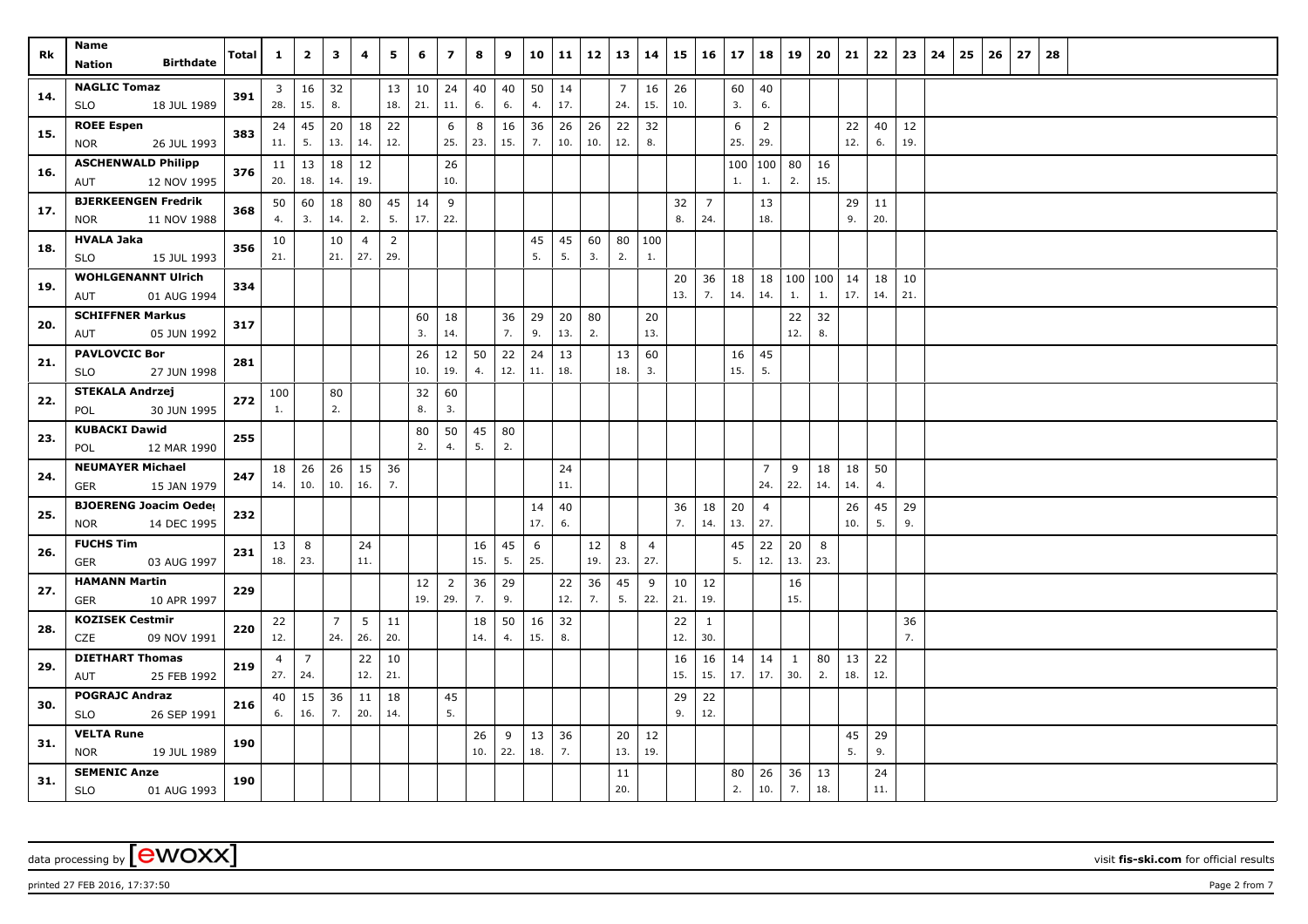| Rk  | Name                                               | <b>Total</b> | $\mathbf{1}$ | $\overline{2}$ | $\mathbf{3}$   | 4              | 5         | 6            | $\overline{ }$ | 8                     | 9              |                         | 10 11        | 12        | $13 \mid 14$ |           | 15                    | 16       | 17        | 18        | 19       | 20       | 21       | 22                    | 23        | 24 | 25 | 26 | 27 | 28 |  |  |
|-----|----------------------------------------------------|--------------|--------------|----------------|----------------|----------------|-----------|--------------|----------------|-----------------------|----------------|-------------------------|--------------|-----------|--------------|-----------|-----------------------|----------|-----------|-----------|----------|----------|----------|-----------------------|-----------|----|----|----|----|----|--|--|
|     | <b>Birthdate</b><br>Nation                         |              |              |                |                |                |           |              |                |                       |                |                         |              |           |              |           |                       |          |           |           |          |          |          |                       |           |    |    |    |    |    |  |  |
| 33. | <b>WOLNY Jakub</b>                                 | 187          | 18           |                | 3              | $\overline{2}$ | 24        | $\mathbf{1}$ | 15             |                       |                |                         |              |           |              |           | $\overline{4}$        | 15       | 8         | 32        | 15       | 50       |          |                       |           |    |    |    |    |    |  |  |
|     | 15 MAY 1995<br>POL                                 |              | 14.          |                | 28.            | 29.            | 11.       | 30.          | 16.            |                       |                |                         |              |           |              |           | 27.                   | 16.      | 23.       | 8.        | 16.      | 4.       |          |                       |           |    |    |    |    |    |  |  |
| 34. | <b>HLAVA Lukas</b>                                 | 185          |              |                |                |                |           |              |                |                       |                |                         |              |           | 60<br>3.     | 22<br>12. |                       |          | 5<br>26.  | 24<br>11. | 45<br>5. | 29<br>9. |          |                       |           |    |    |    |    |    |  |  |
|     | CZE<br>10 SEP 1984<br><b>INSAM Alex</b>            |              |              |                |                |                |           |              |                |                       |                |                         |              |           |              |           |                       |          |           |           |          |          |          |                       |           |    |    |    |    |    |  |  |
| 34. | ITA<br>19 DEC 1997                                 | 185          |              |                |                |                |           |              |                |                       |                |                         |              |           |              |           | 40<br>6.              | 80<br>2. | 29<br>9.  | 36<br>7.  |          |          |          |                       |           |    |    |    |    |    |  |  |
|     | <b>JUSTIN Rok</b>                                  |              |              |                |                | 36             | 29        | 9            | 13             | $\overline{2}$        | $\overline{3}$ |                         |              |           |              |           |                       |          |           | 5         | 29       | 15       | 12       | 13                    | 5         |    |    |    |    |    |  |  |
| 36. | <b>SLO</b><br>06 APR 1993                          | 171          |              |                |                | 7.             | 9.        | 22.          | 18.            | 29.                   | 28.            |                         |              |           |              |           |                       |          |           | 26.       | 9.       | 16.      | 19.      | 18.                   | 26.       |    |    |    |    |    |  |  |
| 37. | <b>GLASDER Michael</b>                             | 169          |              |                |                |                |           |              |                |                       |                |                         |              |           |              |           |                       | 24       | 11        | 10        | 10       |          | 100      | 14                    |           |    |    |    |    |    |  |  |
|     | 27 MAR 1989<br>USA                                 |              |              |                |                |                |           |              |                |                       |                |                         |              |           |              |           |                       | 11.      | 20.       | 21.       | 21.      |          | 1.       | 17.                   |           |    |    |    |    |    |  |  |
| 38. | <b>HUBER Daniel</b>                                | 168          |              |                |                |                |           |              |                |                       |                |                         |              | 16        | 50           | 15        |                       |          |           |           |          |          |          | $\overline{7}$        | 80        |    |    |    |    |    |  |  |
|     | 02 JAN 1993<br>AUT                                 |              |              |                |                |                |           |              |                |                       |                |                         |              | 15.       | 4.           | 16.       |                       |          |           |           |          |          |          | 24.                   | 2.        |    |    |    |    |    |  |  |
| 39. | <b>KOFLER Andreas</b><br>17 MAY 1984               | 165          |              |                |                |                |           | 36<br>7.     | 20<br>13.      | 13<br>18.             | 24<br>11.      | 22<br>12.               | 50<br>4.     |           |              |           |                       |          |           |           |          |          |          |                       |           |    |    |    |    |    |  |  |
|     | AUT<br><b>STURSA Vojtech</b>                       |              |              |                | 5              |                |           |              |                |                       |                |                         |              |           |              |           |                       |          |           |           |          |          |          |                       |           |    |    |    |    |    |  |  |
| 40. | CZE<br>03 AUG 1995                                 | 164          | 8<br>23.     |                | 26.            |                |           | 20<br>13.    | 22<br>12.      | $\overline{7}$<br>24. |                | 32<br>8.                | 11<br>20.    | 18<br>14. | 10<br>21.    | 13<br>18. |                       |          |           |           |          |          |          |                       | 18<br>14. |    |    |    |    |    |  |  |
|     | <b>ZYLA Piotr</b>                                  |              |              |                |                |                |           |              |                |                       |                |                         |              |           |              |           | $\overline{2}$        | 60       | 50        | 50        |          |          |          |                       |           |    |    |    |    |    |  |  |
| 41. | POL<br>16 JAN 1987                                 | 162          |              |                |                |                |           |              |                |                       |                |                         |              |           |              |           | 29.                   | 3.       | 4.        | 4.        |          |          |          |                       |           |    |    |    |    |    |  |  |
| 42. | ZIOBRO Jan                                         | 161          |              |                |                |                |           |              |                |                       |                | 12                      | 32           |           |              |           |                       | 8        | 9         |           | 24       | 60       | 16       |                       |           |    |    |    |    |    |  |  |
|     | POL<br>24 JUN 1991                                 |              |              |                |                |                |           |              |                |                       |                | 19.                     | 8.           |           |              |           |                       | 23.      | 22.       |           | 11.      | 3.       | 15.      |                       |           |    |    |    |    |    |  |  |
| 43. | <b>BOYD-CLOWES Mackenzi</b>                        | 140          | 45           | 50             | 45             |                |           |              |                |                       |                |                         |              |           |              |           |                       |          |           |           |          |          |          |                       |           |    |    |    |    |    |  |  |
|     | 13 JUL 1991<br>CAN                                 |              | 5.           | 4.             | 5.             |                |           |              |                |                       |                |                         |              |           |              |           |                       |          |           |           |          |          |          |                       |           |    |    |    |    |    |  |  |
| 44. | <b>EGLOFF Luca</b><br>06 JUN 1995                  | 131          |              |                |                |                |           | 50<br>4.     | 29<br>9.       |                       |                |                         |              |           |              |           | $\overline{7}$<br>24. | 45<br>5. |           |           |          |          |          |                       |           |    |    |    |    |    |  |  |
|     | SUI<br><b>MURANKA Klemens</b>                      |              |              |                |                |                |           |              |                |                       |                |                         |              |           |              |           |                       |          |           |           |          |          |          |                       |           |    |    |    |    |    |  |  |
| 45. | 31 AUG 1994<br>POL                                 | 130          |              |                |                |                |           |              |                |                       |                |                         |              |           |              |           |                       |          | 24<br>11. | 16<br>15. | 50<br>4. |          |          |                       | 40<br>6.  |    |    |    |    |    |  |  |
|     | <b>BIEGUN Krzysztof</b>                            |              |              |                |                |                |           |              |                |                       |                | 8                       | 12           |           |              |           | 8                     | 14       |           | 12        | 13       | 26       |          | 8                     | 26        |    |    |    |    |    |  |  |
| 46. | 21 MAY 1994<br>POL                                 | 127          |              |                |                |                |           |              |                |                       |                | 23.                     | 19.          |           |              |           | 23.                   | 17.      |           | 19.       | 18.      | 10.      |          | 23.                   | 10.       |    |    |    |    |    |  |  |
| 47. | <b>MIETUS Krzysztof</b>                            | 126          | 15           | 12             |                | 20             | 5         |              |                | 5                     | 10             | $\overline{\mathbf{3}}$ | $\mathbf{1}$ |           |              |           |                       |          |           |           |          | 10       |          |                       | 45        |    |    |    |    |    |  |  |
|     | 08 MAR 1991<br>POL                                 |              | 16.          | 19.            |                | 13.            | 26.       |              |                | 26.                   | 21.            | 28.                     | 30.          |           |              |           |                       |          |           |           |          | 21.      |          |                       | 5.        |    |    |    |    |    |  |  |
| 48. | <b>WINTER Paul</b>                                 | 125          |              | 18             | $\overline{2}$ | 6              | 18        |              |                | 10                    |                |                         |              |           |              |           | $\overline{3}$        |          |           |           |          |          | 32       | 20                    | 16        |    |    |    |    |    |  |  |
|     | 05 OCT 1997<br>GER                                 |              |              | 14.            | 29.            | 25.            | 14.       |              |                | 21.                   |                |                         |              |           |              |           | 28.                   |          |           |           |          |          | 8.       | 13.                   | 15.       |    |    |    |    |    |  |  |
| 49. | <b>JOHANSSON Robert</b>                            | 115          |              |                |                |                |           |              |                |                       |                |                         |              |           |              |           |                       | 5<br>26. |           |           |          |          | 50<br>4. | 36<br>7.              | 24<br>11. |    |    |    |    |    |  |  |
|     | 23 MAR 1990<br><b>NOR</b><br><b>ZUPANCIC Miran</b> |              |              |                |                |                |           |              |                |                       |                |                         |              |           |              |           |                       |          |           |           |          |          |          |                       |           |    |    |    |    |    |  |  |
| 50. | SLO<br>11 NOV 1989                                 | 112          |              |                |                | 45<br>5.       | 14<br>17. |              |                |                       | 13<br>18.      |                         |              |           |              |           |                       |          |           |           |          |          | 36<br>7. | $\overline{4}$<br>27. |           |    |    |    |    |    |  |  |
|     | <b>PRISLIC Ernest</b>                              |              |              |                |                |                |           |              |                |                       |                |                         |              |           |              |           |                       |          | 3         | 9         | 18       |          | 60       |                       | 13        |    |    |    |    |    |  |  |
| 51. | SLO<br>30 SEP 1993                                 | 103          |              |                |                |                |           |              |                |                       |                |                         |              |           |              |           |                       |          | 28.       | 22.       | 14.      |          | 3.       |                       | 18.       |    |    |    |    |    |  |  |

printed 27 FEB 2016, 17:37:50 Page 3 from 7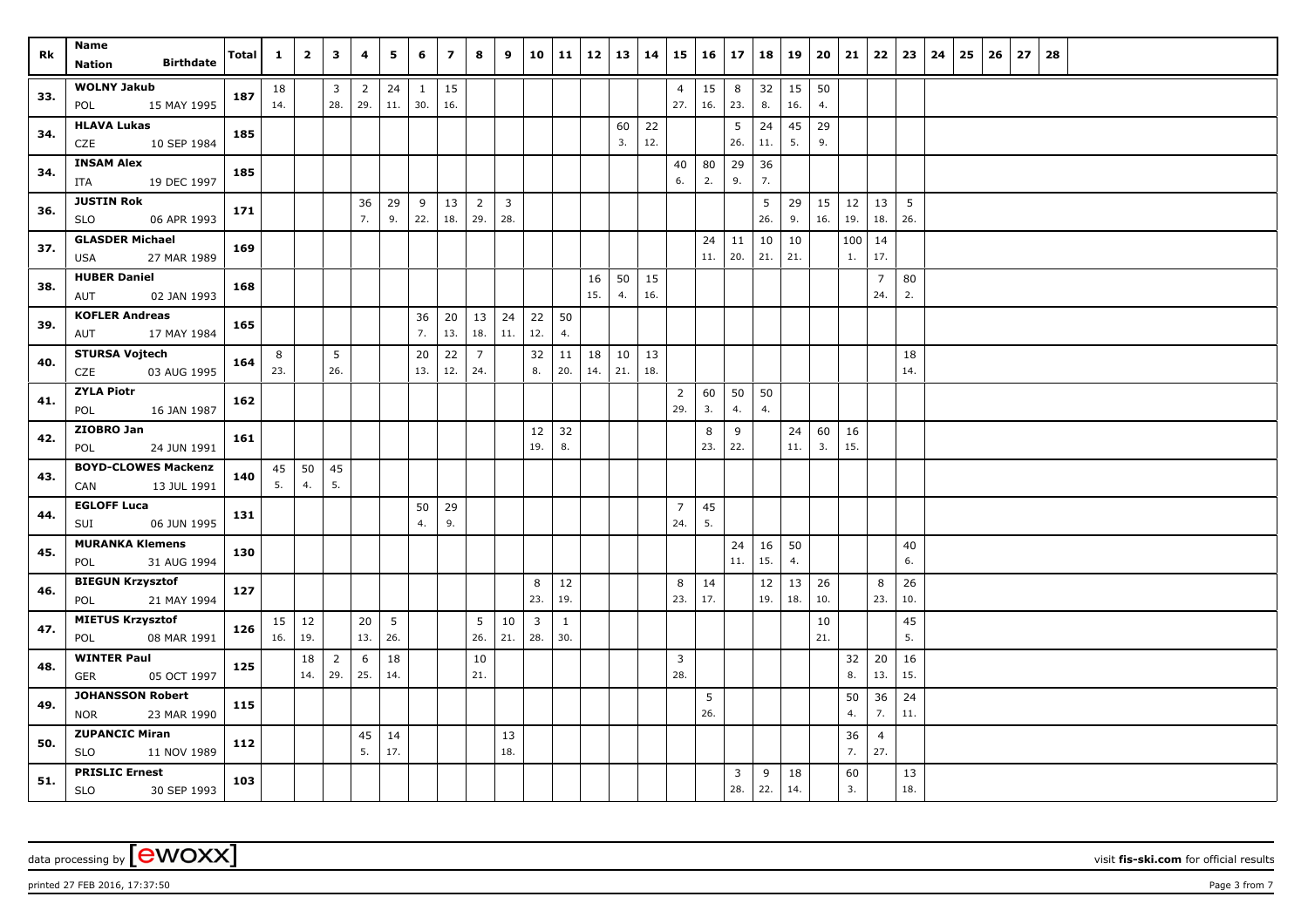| Rk  | Name                                      | <b>Total</b> | $\mathbf{1}$        | $\overline{2}$        | $\mathbf{3}$ | 4        | 5                       | 6         | $\overline{7}$ | 8                     | 9        | 10             | 11             | 12       | 13             | 14     | 15           | 16  | 17             | 18  | 19             | 20               | 21             | 22             | 23           | 24 | 25 | 26 | 27 | 28 |  |  |  |
|-----|-------------------------------------------|--------------|---------------------|-----------------------|--------------|----------|-------------------------|-----------|----------------|-----------------------|----------|----------------|----------------|----------|----------------|--------|--------------|-----|----------------|-----|----------------|------------------|----------------|----------------|--------------|----|----|----|----|----|--|--|--|
|     | <b>Birthdate</b><br>Nation                |              |                     |                       |              |          |                         |           |                |                       |          |                |                |          |                |        |              |     |                |     |                |                  |                |                |              |    |    |    |    |    |  |  |  |
| 52. | <b>KANTYKA Przemyslaw</b>                 | 102          |                     |                       |              |          |                         |           |                |                       | 5        | 11             | 6              | 9        | 9              | $11\,$ | 13           | 11  |                |     | 5              | 22               |                |                |              |    |    |    |    |    |  |  |  |
|     | 15 DEC 1996<br>POL                        |              |                     |                       |              |          |                         |           |                |                       | 26.      | 20.            | 25.            | 22.      | 22.            | 20.    | 18.          | 20. |                |     | 26.            | 12.              |                |                |              |    |    |    |    |    |  |  |  |
| 53. | <b>ALEXANDER Nicholas</b>                 | 92           |                     |                       | 9<br>22.     |          |                         |           |                | $\mathbf{1}$<br>30.   | 32<br>8. |                |                |          |                |        | 50<br>4.     |     |                |     |                |                  |                |                |              |    |    |    |    |    |  |  |  |
|     | 24 AUG 1988<br>USA<br><b>PREVC Cene</b>   |              |                     |                       |              |          |                         |           |                |                       |          |                |                |          |                |        |              |     |                |     |                |                  |                |                |              |    |    |    |    |    |  |  |  |
| 54. | 12 MAR 1996<br>SLO                        | 88           |                     |                       |              |          |                         | 45<br>5.  | 32<br>8.       | $\overline{3}$<br>28. | 8<br>23. |                |                |          |                |        |              |     |                |     |                |                  |                |                |              |    |    |    |    |    |  |  |  |
| 55. | <b>SCHULER Andreas</b>                    | 85           |                     |                       |              |          |                         |           |                |                       | 20       | $\overline{2}$ | $\overline{3}$ | 5        | $\overline{4}$ | 5      |              |     | 2              | 6   | $\overline{2}$ |                  | 11             | 16             | 9            |    |    |    |    |    |  |  |  |
|     | SUI<br>30 DEC 1995                        |              |                     |                       |              |          |                         |           |                |                       | 13.      | 29.            | 28.            | 26.      | 27.            | 26.    |              |     | 29.            | 25. | 29.            |                  | 20.            | 15.            | 22.          |    |    |    |    |    |  |  |  |
| 56. | <b>KRAUS Marinus</b>                      | 83           |                     |                       |              |          |                         |           |                | 22                    |          |                |                | 22       | 18             | 1      |              |     | $\overline{4}$ |     | 6              |                  |                | 10             |              |    |    |    |    |    |  |  |  |
|     | <b>GER</b><br>13 FEB 1991                 |              |                     |                       |              |          |                         |           |                | 12.                   |          |                |                | 12.      | 14.            | 30.    |              |     | 27.            |     | 25.            |                  |                | 21.            |              |    |    |    |    |    |  |  |  |
| 57. | <b>LINDVIK Marius</b>                     | 77           |                     | 40                    | 15           |          |                         | 11        | 11             |                       |          |                |                |          |                |        |              |     |                |     |                |                  |                |                |              |    |    |    |    |    |  |  |  |
|     | 27 JUN 1998<br><b>NOR</b>                 |              |                     | 6.                    | 16.          |          |                         | 20.       | 20.            |                       |          |                |                |          |                |        |              |     |                |     |                |                  |                |                |              |    |    |    |    |    |  |  |  |
| 58. | <b>SIEGEL Jonathan</b>                    | 75           |                     |                       |              |          |                         | 15        | 8              | $\overline{4}$        | 15       |                |                |          |                |        | 11           | 10  | 12             |     |                |                  |                |                |              |    |    |    |    |    |  |  |  |
|     | 04 JUL 1998<br>GER                        |              |                     |                       |              |          |                         | 16.       | 23.            | 27.                   | 16.      |                |                |          |                |        | 20.          | 21. | 19.            |     |                |                  |                |                |              |    |    |    |    |    |  |  |  |
| 59. | <b>HUBER Stefan</b><br>08 MAR 1994<br>AUT | 73           |                     |                       | 12<br>19.    |          |                         |           |                |                       |          |                |                | 29<br>9. | 14<br>17.      |        |              |     |                |     |                |                  | 9<br>22.       | 9<br>22.       |              |    |    |    |    |    |  |  |  |
|     | <b>ZNISZCZOL Aleksander</b>               |              |                     |                       |              | 3        | $\overline{\mathbf{3}}$ |           |                |                       |          | $\mathbf{1}$   | $\overline{7}$ | 11       |                | 14     |              |     |                |     |                |                  | $\overline{4}$ |                | 14           |    |    |    |    |    |  |  |  |
| 60. | 08 MAR 1994<br>POL                        | 72           | 14<br>17.           |                       |              | 28.      | 28.                     |           |                |                       |          | 30.            | 24.            | 20.      |                | 17.    |              |     |                |     |                |                  | 27.            | 1<br>30.       | 17.          |    |    |    |    |    |  |  |  |
|     | <b>JELAR Ziga</b>                         |              |                     |                       |              |          |                         |           |                |                       |          | 5              | 18             |          |                |        | 14           | 32  |                |     |                |                  |                |                | $\mathbf{1}$ |    |    |    |    |    |  |  |  |
| 61. | 22 OCT 1997<br><b>SLO</b>                 | 70           |                     |                       |              |          |                         |           |                |                       |          | 26.            | 14.            |          |                |        | 17.          | 8.  |                |     |                |                  |                |                | 30.          |    |    |    |    |    |  |  |  |
| 62. | <b>SELL Adrian</b>                        | 66           |                     |                       |              |          |                         | 40        |                | 12                    | 14       |                |                |          |                |        |              |     |                |     |                |                  |                |                |              |    |    |    |    |    |  |  |  |
|     | <b>GER</b><br>28 APR 1998                 |              |                     |                       |              |          |                         | 6.        |                | 19.                   | 17.      |                |                |          |                |        |              |     |                |     |                |                  |                |                |              |    |    |    |    |    |  |  |  |
| 63. | <b>KAELIN Pascal</b>                      | 60           |                     | $12 \mid 3$           |              |          |                         |           |                |                       |          |                |                |          |                |        | $\mathbf{1}$ | 9   |                |     |                | 12               | 8              | 15             |              |    |    |    |    |    |  |  |  |
|     | SUI<br>11 JAN 1993                        |              | 19.                 | 28.                   |              |          |                         |           |                |                       |          |                |                |          |                |        | 30.          | 22. |                |     |                | 19.              | 23.            | 16.            |              |    |    |    |    |    |  |  |  |
| 63. | <b>HEINRICH Tim</b>                       | 60           |                     |                       |              |          |                         |           |                |                       |          |                |                |          |                |        |              |     |                |     |                |                  |                |                | 60           |    |    |    |    |    |  |  |  |
|     | <b>GER</b><br>06 MAY 1995                 |              |                     |                       |              |          |                         |           |                |                       |          |                |                |          |                |        |              |     |                |     |                |                  |                |                | 3.           |    |    |    |    |    |  |  |  |
| 65. | <b>SINKOVEC Jure</b><br><b>SLO</b>        | 54           | $\mathbf{1}$<br>30. | $\overline{4}$<br>27. |              | 8<br>23. | 15<br>16.               | 16<br>15. |                | 10<br>21.             |          |                |                |          |                |        |              |     |                |     |                |                  |                |                |              |    |    |    |    |    |  |  |  |
|     | 03 JUL 1985<br><b>SJOEEN Phillip</b>      |              |                     | 11                    | 22           |          |                         |           |                |                       |          |                |                |          |                |        |              |     |                |     |                |                  |                |                |              |    |    |    |    |    |  |  |  |
| 66. | 24 DEC 1995<br><b>NOR</b>                 | 53           | 9<br>22.            | 20.                   | 12.          |          |                         |           |                | 11<br>20.             |          |                |                |          |                |        |              |     |                |     |                |                  |                |                |              |    |    |    |    |    |  |  |  |
|     | <b>RHOADS William</b>                     |              |                     |                       |              |          |                         |           |                |                       |          |                |                |          | $\overline{3}$ |        |              |     |                |     |                | $\mathbf{1}$     | 40             | 6              |              |    |    |    |    |    |  |  |  |
| 67. | 08 JUN 1995<br>USA                        | 50           |                     |                       |              |          |                         |           |                |                       |          |                |                |          | 28.            |        |              |     |                |     |                | 30.              | 6.             | 25.            |              |    |    |    |    |    |  |  |  |
| 67. | <b>COLLOREDO Sebastian</b>                | 50           |                     |                       |              |          |                         |           |                |                       |          |                |                |          |                |        |              |     |                |     | 8              | 20               |                |                | 22           |    |    |    |    |    |  |  |  |
|     | 09 SEP 1987<br>ITA                        |              |                     |                       |              |          |                         |           |                |                       |          |                |                |          |                |        |              |     |                |     | 23.            | 13.              |                |                | 12.          |    |    |    |    |    |  |  |  |
| 69. | <b>PUNGERTAR Matjaz</b>                   | 45           |                     |                       |              |          |                         |           |                |                       |          |                |                |          |                |        |              |     | 11             |     | 14             | $\boldsymbol{6}$ |                | $\overline{3}$ | $11\,$       |    |    |    |    |    |  |  |  |
|     | <b>SLO</b><br>14 AUG 1990                 |              |                     |                       |              |          |                         |           |                |                       |          |                |                |          |                |        |              |     | 20.            |     | 17.            | 25.              |                | 28.            | 20.          |    |    |    |    |    |  |  |  |
| 70. | <b>QUECK Danny</b>                        | 41           |                     |                       |              |          |                         | 13        | 14             | 6                     | 2        |                |                |          |                |        |              |     |                |     |                |                  | 6              |                |              |    |    |    |    |    |  |  |  |
|     | <b>GER</b><br>17 SEP 1989                 |              |                     |                       |              |          |                         | 18.       | 17.            | 25.                   | 29.      |                |                |          |                |        |              |     |                |     |                |                  | 25.            |                |              |    |    |    |    |    |  |  |  |

printed 27 FEB 2016, 17:37:50 Page 4 from 7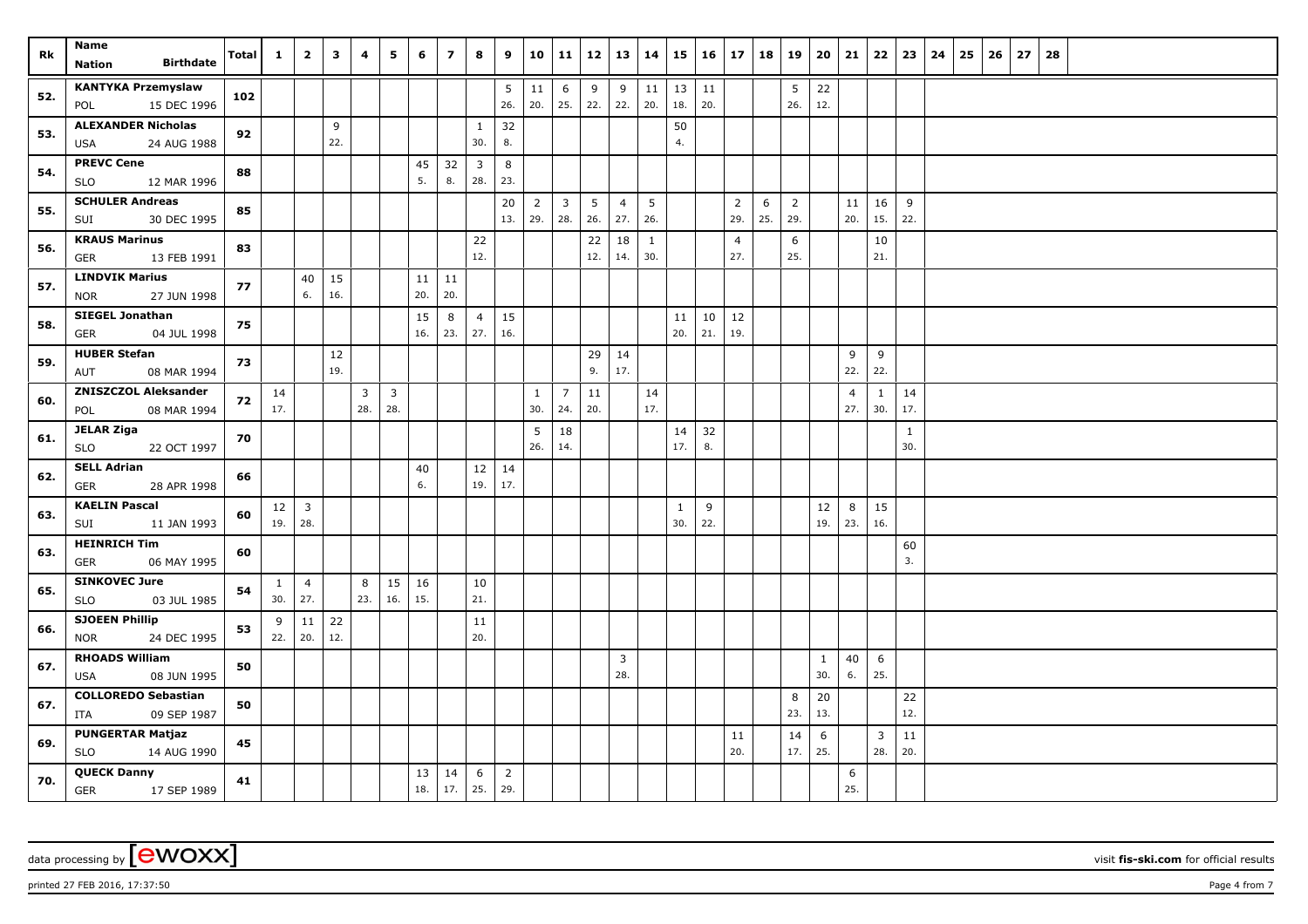| Rk  | Name<br><b>Birthdate</b><br>Nation                       | <b>Total</b> | $\mathbf{1}$           | $\overline{2}$                         | 3                   | 4         | 5                     | 6                     | $\overline{ }$        | 8 | 9 |                       | $10 \mid 11$ | $12 \mid 13 \mid 14$ |                       |                       |           | $15 \mid 16 \mid 17$  |                       | 18   19  |                       | 20                    | 21                    | 22        | 23                    | 24 | 25 | 26 | 27 | 28 |  |  |  |  |
|-----|----------------------------------------------------------|--------------|------------------------|----------------------------------------|---------------------|-----------|-----------------------|-----------------------|-----------------------|---|---|-----------------------|--------------|----------------------|-----------------------|-----------------------|-----------|-----------------------|-----------------------|----------|-----------------------|-----------------------|-----------------------|-----------|-----------------------|----|----|----|----|----|--|--|--|--|
| 71. | <b>ITO Masamitsu</b><br>27 FEB 1998<br>JPN               | 40           |                        |                                        |                     |           |                       |                       |                       |   |   |                       |              | 40<br>6.             |                       |                       |           |                       |                       |          |                       |                       |                       |           |                       |    |    |    |    |    |  |  |  |  |
| 72. | <b>BIRCHLER Tobias</b><br>29 JUL 1997<br>SUI             | 39           |                        |                                        | $\mathbf{1}$<br>30. |           |                       | 18<br>14.             | $\overline{3}$<br>28. |   |   |                       |              |                      |                       |                       |           | $\overline{2}$<br>29. |                       |          |                       |                       |                       |           | 15<br>16.             |    |    |    |    |    |  |  |  |  |
| 72. | <b>TROFIMOV Roman Serge</b><br>19 NOV 1989<br><b>RUS</b> | 39           |                        |                                        | 9<br>22.            |           |                       | 6<br>25.              |                       |   |   |                       |              | 11<br>20.            |                       |                       |           |                       |                       | 8<br>23. |                       | 5<br>26.              |                       |           |                       |    |    |    |    |    |  |  |  |  |
| 74. | <b>PEIER Killian</b><br>28 MAR 1995<br>SUI               | 37           |                        |                                        |                     |           |                       |                       |                       |   |   |                       |              | 32<br>8.             |                       |                       |           |                       |                       |          | 5<br>26.              |                       |                       |           |                       |    |    |    |    |    |  |  |  |  |
| 75. | <b>POLASEK Viktor</b><br>CZE<br>18 JUL 1997              | 34           |                        |                                        |                     |           |                       |                       |                       |   |   |                       | 4<br>27.     |                      |                       |                       | 6<br>25.  | 13<br>18.             | $\overline{7}$<br>24. | 1<br>30. | $\mathbf{3}$<br>28.   |                       |                       |           |                       |    |    |    |    |    |  |  |  |  |
| 76. | <b>KYTOESAHO Niko</b><br>18 DEC 1999<br>FIN              | 32           |                        |                                        |                     |           | 20<br>13.             |                       |                       |   |   | $\overline{7}$<br>24. | 5<br>26.     |                      |                       |                       |           |                       |                       |          |                       |                       |                       |           |                       |    |    |    |    |    |  |  |  |  |
| 77. | <b>LEITNER Clemens</b><br>07 NOV 1998<br>AUT             | 31           |                        |                                        |                     |           |                       |                       |                       |   |   |                       |              |                      |                       |                       | 9<br>22.  | 22<br>12.             |                       |          |                       |                       |                       |           |                       |    |    |    |    |    |  |  |  |  |
| 78. | <b>BICKNER Kevin</b><br>23 SEP 1996<br>USA               | 29           |                        |                                        |                     |           |                       |                       |                       |   |   |                       |              | 14<br>17.            | $12\,$<br>19.         | $\overline{3}$<br>28. |           |                       |                       |          |                       |                       |                       |           |                       |    |    |    |    |    |  |  |  |  |
| 78. | <b>LEAROYD Jonathan</b><br>03 NOV 2000<br><b>FRA</b>     | 29           |                        |                                        |                     |           |                       | 24<br>$11.$           | 5<br>26.              |   |   |                       |              |                      |                       |                       |           |                       |                       |          |                       |                       |                       |           |                       |    |    |    |    |    |  |  |  |  |
| 80. | <b>DAMJAN Jernej</b><br><b>SLO</b><br>28 MAY 1983        | 27           |                        |                                        |                     |           |                       |                       |                       |   |   | 10<br>21.             |              | 15<br>16.            | $\overline{2}$<br>29. |                       |           |                       |                       |          |                       |                       |                       |           |                       |    |    |    |    |    |  |  |  |  |
| 81. | <b>KUS Jan</b><br>SLO<br>08 MAR 1998                     | 25           |                        |                                        |                     |           |                       |                       |                       |   |   |                       |              |                      |                       |                       |           |                       |                       |          |                       |                       | $\overline{7}$<br>24. | 12<br>19. | 6<br>25.              |    |    |    |    |    |  |  |  |  |
| 82. | <b>MODIC Andraz</b><br>SLO<br>23 OCT 1996                | 24           |                        |                                        |                     |           |                       |                       |                       |   |   |                       |              |                      |                       |                       |           |                       | $\mathbf{1}$<br>30.   |          |                       |                       | 15<br>16.             | 6<br>25.  | $\overline{2}$<br>29. |    |    |    |    |    |  |  |  |  |
| 82. | <b>PODZORSKI Lukasz</b><br>25 JAN 1996<br>POL            | 24           |                        |                                        |                     |           |                       |                       |                       |   |   |                       |              |                      |                       |                       |           |                       |                       |          |                       | 24<br>11.             |                       |           |                       |    |    |    |    |    |  |  |  |  |
| 82. | <b>AUNE Joakim</b><br>10 AUG 1993<br><b>NOR</b>          | 24           | $5\overline{)}$<br>26. | $\begin{array}{cc} \end{array}$<br>30. |                     |           |                       |                       |                       |   |   |                       |              |                      |                       |                       |           |                       |                       |          | $\overline{7}$<br>24. | $11\,$<br>20.         |                       |           |                       |    |    |    |    |    |  |  |  |  |
| 85. | <b>PEDERSEN Robin</b><br><b>NOR</b><br>31 AUG 1996       | 23           |                        |                                        |                     | 16<br>15. | $\overline{7}$<br>24. |                       |                       |   |   |                       |              |                      |                       |                       |           |                       |                       |          |                       |                       |                       |           |                       |    |    |    |    |    |  |  |  |  |
| 86. | <b>ALAMOMMO Andreas</b><br>23 DEC 1998<br><b>FIN</b>     | 20           |                        |                                        |                     | 9<br>22.  | $\overline{4}$<br>27. |                       | $\overline{7}$<br>24. |   |   |                       |              |                      |                       |                       |           |                       |                       |          |                       |                       |                       |           |                       |    |    |    |    |    |  |  |  |  |
| 87. | <b>MAKSIMOCHKIN Mikhail</b><br><b>RUS</b><br>29 AUG 1993 | 19           |                        |                                        |                     |           |                       | 8<br>23.              | $\mathbf{1}$<br>30.   |   |   |                       |              |                      |                       | 6<br>25.              |           |                       |                       |          |                       | $\overline{4}$<br>27. |                       |           |                       |    |    |    |    |    |  |  |  |  |
| 87. | <b>BRASME Paul</b><br>FRA<br>03 AUG 1997                 | 19           |                        | 5<br>26.                               |                     |           |                       | $\overline{2}$<br>29. |                       |   |   |                       |              |                      |                       |                       | 5<br>26.  | $\overline{4}$<br>27. |                       |          |                       |                       |                       |           | $\overline{3}$<br>28. |    |    |    |    |    |  |  |  |  |
| 87. | <b>REISENAUER Janni</b><br><b>AUT</b><br>07 NOV 1997     | 19           |                        |                                        |                     |           |                       |                       |                       |   |   |                       |              |                      |                       |                       | 16<br>15. | 3<br>28.              |                       |          |                       |                       |                       |           |                       |    |    |    |    |    |  |  |  |  |

printed 27 FEB 2016, 17:37:50 Page 5 from 7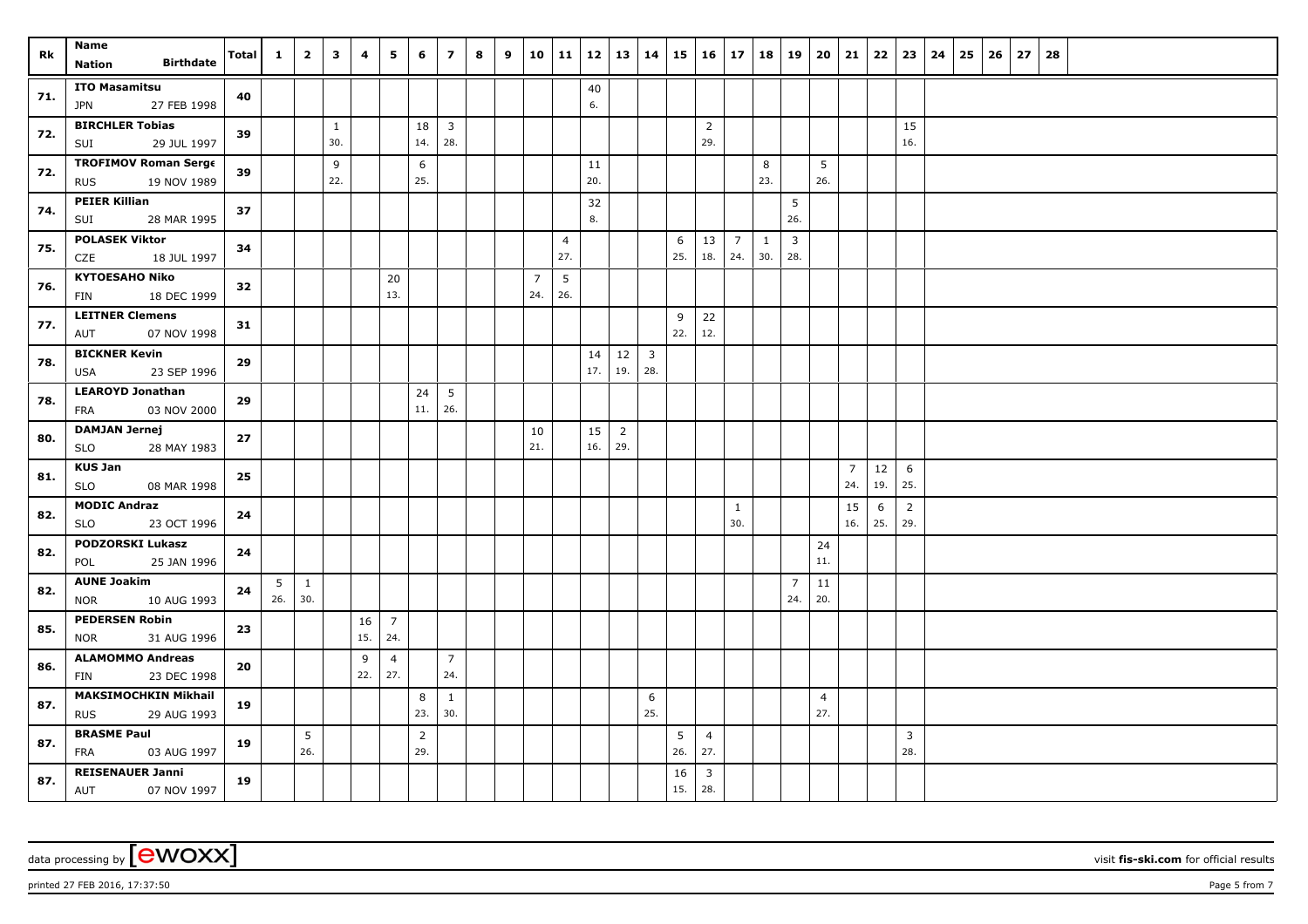| Rk   | Name                                                  | Total                   | $\mathbf{1}$ | $\overline{2}$ | $\overline{\mathbf{3}}$ | 4   | 5                   | 6              | $\overline{ }$ | 8 | 9 | 10 11 | 12   13   14   |          |                |           | $15 \mid 16 \mid 17$ | 18   19 |        | 20 21                 |                | 22                    | 23             | 24 | $25 \mid 26$ | 27 | 28 |  |  |  |  |
|------|-------------------------------------------------------|-------------------------|--------------|----------------|-------------------------|-----|---------------------|----------------|----------------|---|---|-------|----------------|----------|----------------|-----------|----------------------|---------|--------|-----------------------|----------------|-----------------------|----------------|----|--------------|----|----|--|--|--|--|
|      | <b>Birthdate</b><br>Nation                            |                         |              |                |                         |     |                     |                |                |   |   |       |                |          |                |           |                      |         |        |                       |                |                       |                |    |              |    |    |  |  |  |  |
| 87.  | <b>NAKAMURA Naoki</b>                                 | 19                      |              |                |                         |     |                     |                |                |   |   |       | $\overline{7}$ | 5        | $\overline{7}$ |           |                      |         |        |                       |                |                       |                |    |              |    |    |  |  |  |  |
|      | 19 SEP 1996<br>JPN                                    |                         |              |                |                         |     |                     |                |                |   |   |       | 24.            | 26.      | 24.            |           |                      |         |        |                       |                |                       |                |    |              |    |    |  |  |  |  |
| 91.  | <b>GREIDERER Simon</b>                                | 18                      |              |                |                         |     |                     |                |                |   |   |       |                |          |                | 12<br>19. | 6<br>25.             |         |        |                       |                |                       |                |    |              |    |    |  |  |  |  |
|      | 18 JAN 1996<br>AUT<br><b>AALTO Antti</b>              |                         |              |                |                         |     |                     |                |                |   |   |       |                |          |                |           |                      |         |        |                       |                |                       |                |    |              |    |    |  |  |  |  |
| 92.  | 02 APR 1995<br>FIN                                    | 17                      |              |                |                         |     | $\mathbf{1}$<br>30. |                |                |   |   |       |                | 6<br>25. | 10<br>21.      |           |                      |         |        |                       |                |                       |                |    |              |    |    |  |  |  |  |
|      | <b>SCHUBERT Johannes</b>                              |                         |              |                |                         |     |                     | 5              | $\overline{4}$ |   |   |       |                |          |                |           |                      |         |        |                       |                |                       | $\overline{7}$ |    |              |    |    |  |  |  |  |
| 93.  | 04 APR 1997<br>GER                                    | 16                      |              |                |                         |     |                     | 26.            | 27.            |   |   |       |                |          |                |           |                      |         |        |                       |                |                       | 24.            |    |              |    |    |  |  |  |  |
| 93.  | <b>ZOGRAFSKI Vladimir</b>                             | 16                      |              | 10             | 6                       |     |                     |                |                |   |   |       |                |          |                |           |                      |         |        |                       |                |                       |                |    |              |    |    |  |  |  |  |
|      | 14 JUL 1993<br>BUL                                    |                         |              | 21.            | 25.                     |     |                     |                |                |   |   |       |                |          |                |           |                      |         |        |                       |                |                       |                |    |              |    |    |  |  |  |  |
| 93.  | <b>HOSODA Shotaro</b>                                 | 16                      |              |                |                         |     |                     |                |                |   |   |       | 8              |          | 8              |           |                      |         |        |                       |                |                       |                |    |              |    |    |  |  |  |  |
|      | 02 DEC 1991<br><b>JPN</b>                             |                         |              |                |                         |     |                     |                |                |   |   |       | 23.            |          | 23.            |           |                      |         |        |                       |                |                       |                |    |              |    |    |  |  |  |  |
| 96.  | <b>NOUSIAINEN Eetu</b>                                | 15                      |              |                |                         |     |                     |                |                |   |   | 15    |                |          |                |           |                      |         |        |                       |                |                       |                |    |              |    |    |  |  |  |  |
|      | 29 APR 1997<br>FIN                                    |                         |              |                |                         |     |                     |                |                |   |   | 16.   |                |          |                |           |                      |         |        |                       |                |                       |                |    |              |    |    |  |  |  |  |
| 96.  | <b>CHOI Seou</b><br>KOR<br>03 DEC 1982                | 15                      |              |                |                         |     |                     |                |                |   |   |       |                |          |                |           |                      |         |        | $\overline{7}$<br>24. |                |                       | 8<br>23.       |    |              |    |    |  |  |  |  |
|      | <b>TOROK Eduard</b>                                   |                         | 6            | 6              |                         |     |                     |                |                |   |   |       |                |          |                |           |                      |         |        | $\overline{3}$        |                |                       |                |    |              |    |    |  |  |  |  |
| 96.  | ROU<br>02 MAY 1997                                    | 15                      | 25.          | 25.            |                         |     |                     |                |                |   |   |       |                |          |                |           |                      |         |        | 28.                   |                |                       |                |    |              |    |    |  |  |  |  |
|      | <b>DESCHWANDEN Gregor</b>                             |                         |              |                |                         |     |                     |                |                |   |   |       |                |          |                |           |                      |         | $12\,$ | $\overline{2}$        |                |                       |                |    |              |    |    |  |  |  |  |
| 99.  | 27 FEB 1991<br>SUI                                    | 14                      |              |                |                         |     |                     |                |                |   |   |       |                |          |                |           |                      |         | 19.    | 29.                   |                |                       |                |    |              |    |    |  |  |  |  |
| 100. | <b>BIELA Stanislaw</b>                                | 10                      |              |                |                         |     | 6                   | $\overline{4}$ |                |   |   |       |                |          |                |           |                      |         |        |                       |                |                       |                |    |              |    |    |  |  |  |  |
|      | POL<br>02 APR 1994                                    |                         |              |                |                         |     | 25.                 | 27.            |                |   |   |       |                |          |                |           |                      |         |        |                       |                |                       |                |    |              |    |    |  |  |  |  |
| 100. | <b>HOLIK Frantisek</b>                                | 10                      |              |                |                         | 10  |                     |                |                |   |   |       |                |          |                |           |                      |         |        |                       |                |                       |                |    |              |    |    |  |  |  |  |
|      | CZE<br>23 OCT 1998                                    |                         |              |                |                         | 21. |                     |                |                |   |   |       |                |          |                |           |                      |         |        |                       |                |                       |                |    |              |    |    |  |  |  |  |
| 102. | <b>PITEA Sorin Iulian</b><br>09 JUL 1997<br>ROU       | 9                       |              |                |                         |     |                     |                |                |   |   |       |                |          |                |           |                      |         |        | 9<br>22.              |                |                       |                |    |              |    |    |  |  |  |  |
|      | <b>FRIBERG Christian</b>                              |                         |              |                |                         |     |                     |                |                |   |   |       |                |          |                |           |                      |         |        |                       | 5              |                       |                |    |              |    |    |  |  |  |  |
| 103. | 08 SEP 1994<br><b>USA</b>                             | $\overline{z}$          |              |                |                         |     |                     |                |                |   |   |       |                |          |                |           |                      |         |        |                       | 26.            | $\overline{2}$<br>29. |                |    |              |    |    |  |  |  |  |
|      | <b>DREHER Michael</b>                                 |                         |              |                |                         |     |                     | $\overline{7}$ |                |   |   |       |                |          |                |           |                      |         |        |                       |                |                       |                |    |              |    |    |  |  |  |  |
| 103. | 30 JAN 1993<br>GER                                    | $\overline{z}$          |              |                |                         |     |                     | 24.            |                |   |   |       |                |          |                |           |                      |         |        |                       |                |                       |                |    |              |    |    |  |  |  |  |
| 105. | <b>SUZUKI Sho</b>                                     | 6                       |              |                |                         |     |                     |                |                |   |   |       | 6              |          |                |           |                      |         |        |                       |                |                       |                |    |              |    |    |  |  |  |  |
|      | <b>JPN</b><br>20 APR 1990                             |                         |              |                |                         |     |                     |                |                |   |   |       | 25.            |          |                |           |                      |         |        |                       |                |                       |                |    |              |    |    |  |  |  |  |
| 106. | <b>BRESADOLA Davide</b>                               | 4                       |              |                |                         |     |                     |                |                |   |   |       | $\overline{4}$ |          |                |           |                      |         |        |                       |                |                       |                |    |              |    |    |  |  |  |  |
|      | 10 SEP 1988<br>ITA                                    |                         |              |                |                         |     |                     |                |                |   |   |       | 27.            |          |                |           |                      |         |        |                       |                |                       |                |    |              |    |    |  |  |  |  |
| 107. | <b>ANTONISSEN Lars</b>                                | $\mathbf{3}$            |              |                |                         |     |                     |                |                |   |   |       |                |          |                |           |                      |         |        |                       | $\overline{3}$ |                       |                |    |              |    |    |  |  |  |  |
|      | <b>NED</b><br>31 JUL 1995                             |                         |              |                |                         |     |                     |                |                |   |   |       |                |          |                |           |                      |         |        |                       | 28.            |                       |                |    |              |    |    |  |  |  |  |
| 107. | <b>DELLASEGA Roberto</b><br>15 JUN 1990<br><b>ITA</b> | $\overline{\mathbf{3}}$ |              |                |                         |     |                     | 3<br>28.       |                |   |   |       |                |          |                |           |                      |         |        |                       |                |                       |                |    |              |    |    |  |  |  |  |

printed 27 FEB 2016, 17:37:50 Page 6 from 7